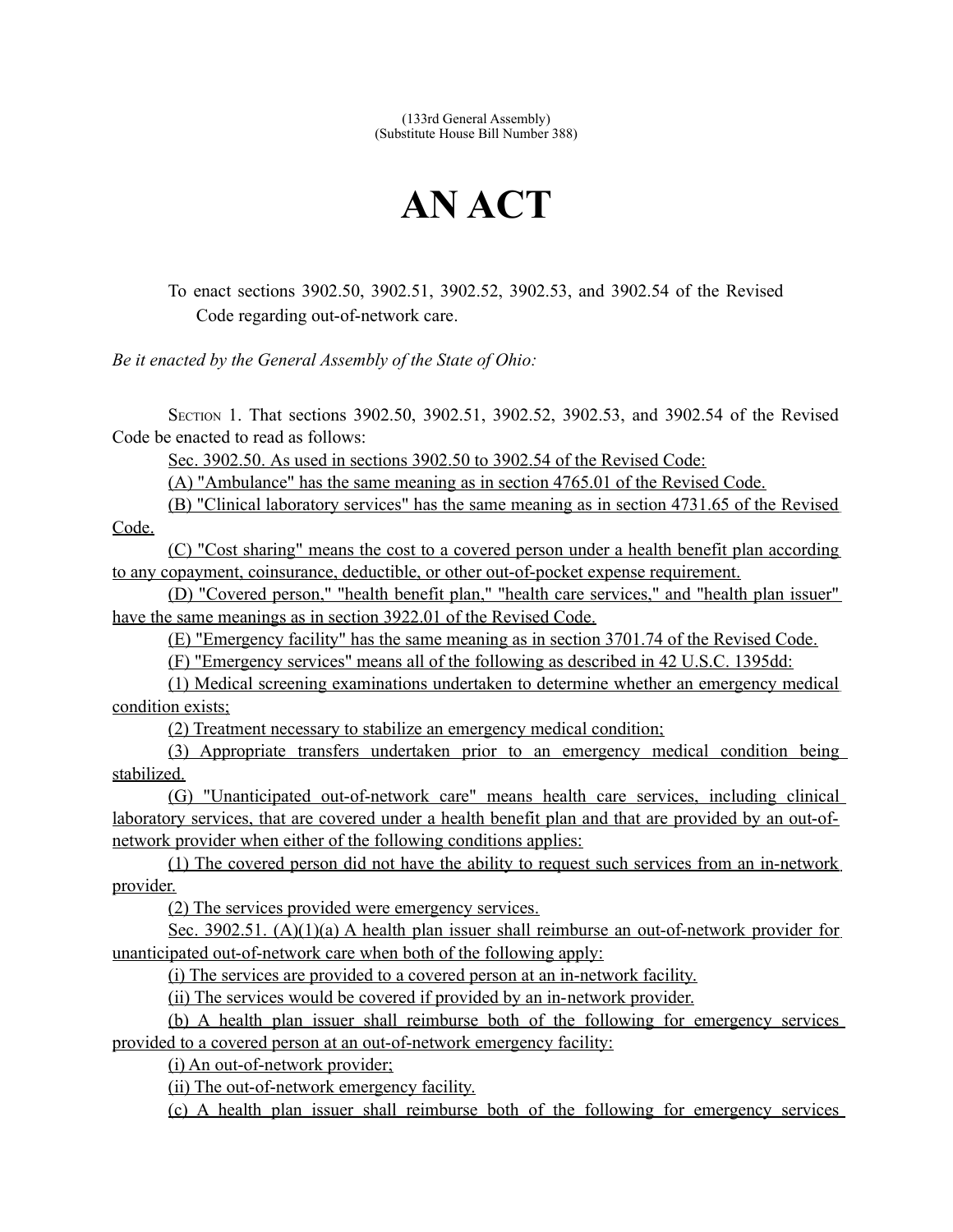provided to a covered person by an out-of-network ambulance:

(i) An out-of-network provider;

(ii) The out-of-network ambulance.

(2) In the case of clinical laboratory services provided in connection with care described in division (A)(1) of this section, a health plan issuer shall reimburse any out-of-network provider and any out-of-network facility that provided the clinical laboratory services.

(3) For purposes of sections 3902.50 to 3902.54 of the Revised Code:

(a) In the request for reimbursement, the provider, facility, emergency facility, or ambulance shall include the proper billing code for the service for which reimbursement is requested.

 (b) The health plan issuer shall send the provider, facility, emergency facility, or ambulance its intended reimbursement as described in division (B)(1) of this section.

(c) Within the period of time specified by the superintendent of insurance in rule, the provider, facility, emergency facility, or ambulance shall either notify the health plan issuer of its acceptance of the reimbursement or seek to negotiate reimbursement under division (B)(2) of this section. Failure to timely notify the issuer of an intent to negotiate shall be considered acceptance of the issuer's reimbursement.

(B)(1) Unless the provider, facility, emergency facility, or ambulance wishes to negotiate reimbursement under division (B)(2) of this section, the reimbursement required to be paid to the provider, facility, emergency facility, or ambulance under division (A) of this section shall be the greatest of the following amounts:

(a) The amount negotiated with in-network providers, facilities, emergency facilities, or ambulances for the service in question in that geographic region under that health benefit plan, excluding any in-network cost sharing imposed under the health benefit plan. If there is more than one such amount, the relevant amount shall be the median of those amounts, excluding any innetwork cost sharing imposed under the health benefit plan. In determining the median amount, the amount negotiated with each in-network provider, facility, emergency facility, or ambulance shall be treated as a separate amount even if the same amount is paid to more than one provider. If there is no per-service amount, such as under a capitation or similar payment arrangement, the amount described in division  $(B)(1)(a)$  of this section shall be disregarded.

 (b) The amount for the service calculated using the same method the health benefit plan generally uses to determine payments for out-of-network health care services, such as the usual, customary, and reasonable amount, excluding any in-network cost sharing imposed under the health benefit plan. This amount shall be determined with reduction for cost sharing that generally applies under the health benefit plan with respect to out-of-network health care services.

(c) The amount that would be paid under the medicare program, part A or part B of Title XVIII of the Social Security Act, 42 U.S.C. 1395, as amended, for the service in question, excluding any in-network cost sharing imposed under the health benefit plan.

(2) In lieu of accepting reimbursement under division (B)(1) of this section, a provider, facility, emergency facility, or ambulance may notify the health plan issuer that the provider, facility, emergency facility, or ambulance wishes to negotiate reimbursement. Upon receipt of such notice, the health plan issuer shall attempt a good faith negotiation with the provider, facility, emergency facility, or ambulance.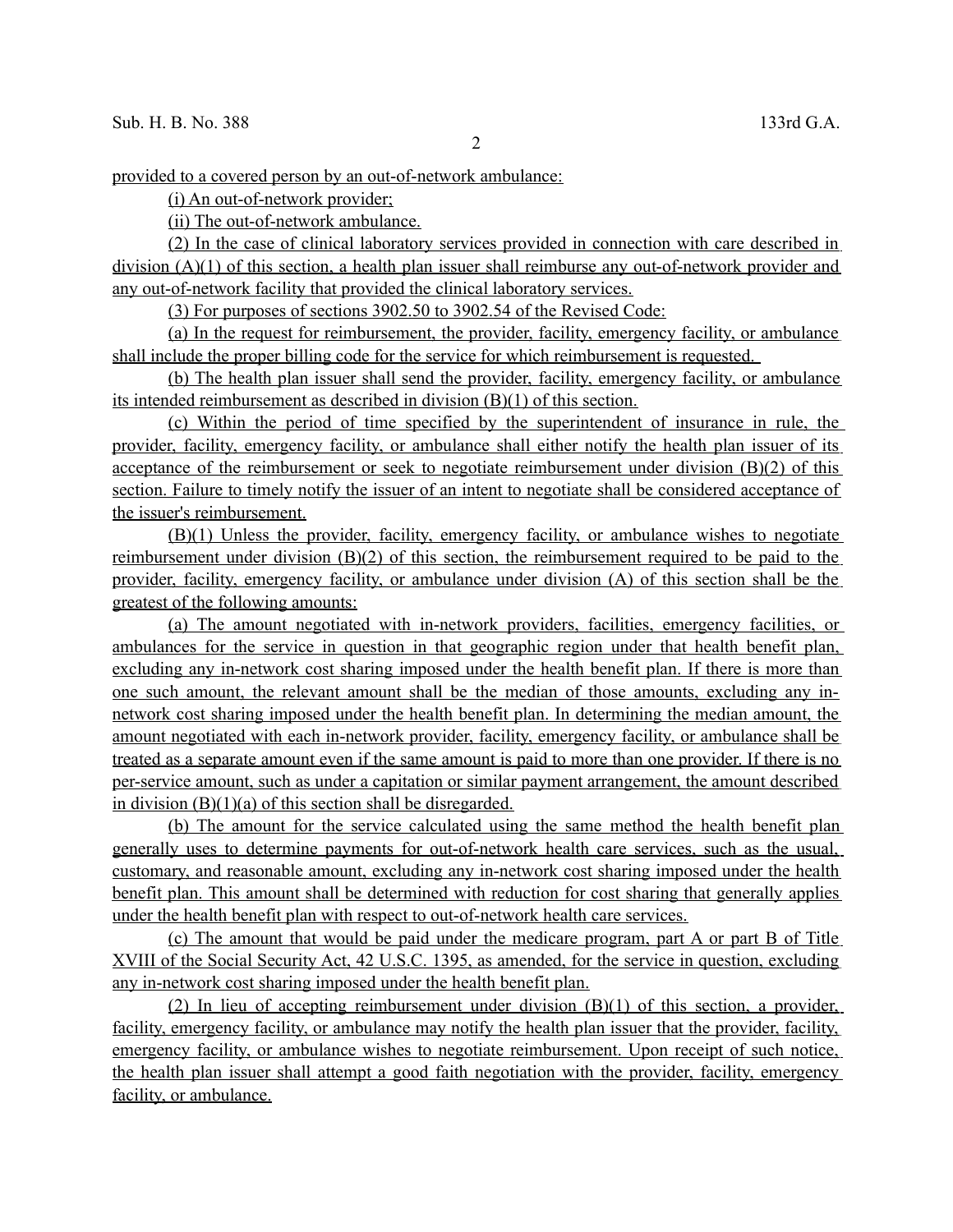(C)(1) For unanticipated out-of-network care provided at an in-network facility in this state, a provider shall not bill a covered person for the difference between the health plan issuer's reimbursement and the provider's charge for the services.

(2) For emergency services provided at an out-of-network emergency facility in this state, neither the emergency facility nor an out-of-network provider shall bill a covered person for the difference between the health plan issuer's reimbursement and the emergency facility's or the provider's charge for the services.

(3) For emergency services provided by an out-of-network ambulance in this state, neither the ambulance nor an out-of-network provider shall bill a covered person for the difference between the health plan issuer's reimbursement and the ambulance's or provider's charge for the services.

(4) In the case of clinical laboratory services provided in this state in connection with care described in division (A)(1) of this section, no out-of-network provider or out-of-network facility shall bill a covered person for the difference between the health plan issuer's reimbursement and the provider's or facility's charge for the clinical laboratory services.

(D) A health plan issuer shall not require cost sharing for any service described in division (A) of this section from the covered person at a rate higher than if the services were provided in network.

(E) For health care services, other than those described in division (A) of this section, that are covered under a health benefit plan but are provided to a covered person by an out-of-network provider at an in-network facility, both of the following apply:

(1) For services provided in this state, the provider shall not bill the covered person for the difference between the health plan issuer's out-of-network reimbursement and the provider's charge for the services unless all of the following conditions are met:

(a) The provider informs the covered person that the provider is not in the covered person's health benefit plan network.

(b) The provider provides to the covered person a good faith estimate of the cost of the services, including the provider's charge, the estimated reimbursement by the health plan issuer, and the covered person's responsibility. The estimate shall contain a disclaimer that the covered person is not required to obtain the health care service at that location or from that provider.

(c) The covered person affirmatively consents to receive the services.

(2) The health plan issuer may reimburse the provider at either the in-network or out-ofnetwork rate as described in the covered person's health benefit plan.

(F) Nothing in this section is subject to section 3901.71 of the Revised Code.

Sec. 3902.52. (A)(1) If a negotiation undertaken pursuant to division  $(B)(2)$  of section 3902.51 of the Revised Code has not successfully concluded within thirty days, or if both parties agree that they are at an impasse, the provider, facility, emergency facility, or ambulance may send a request for arbitration to the superintendent of insurance and shall notify the health plan issuer of its request. To be eligible for arbitration, both of the following must apply:

(a) The service in question was provided not more than one year prior to the request.

(b) The billed amount exceeds seven hundred fifty dollars, except as provided in division (A) (2)(b) of this section.

(2)(a) In seeking arbitration, a provider, facility, emergency facility, or ambulance may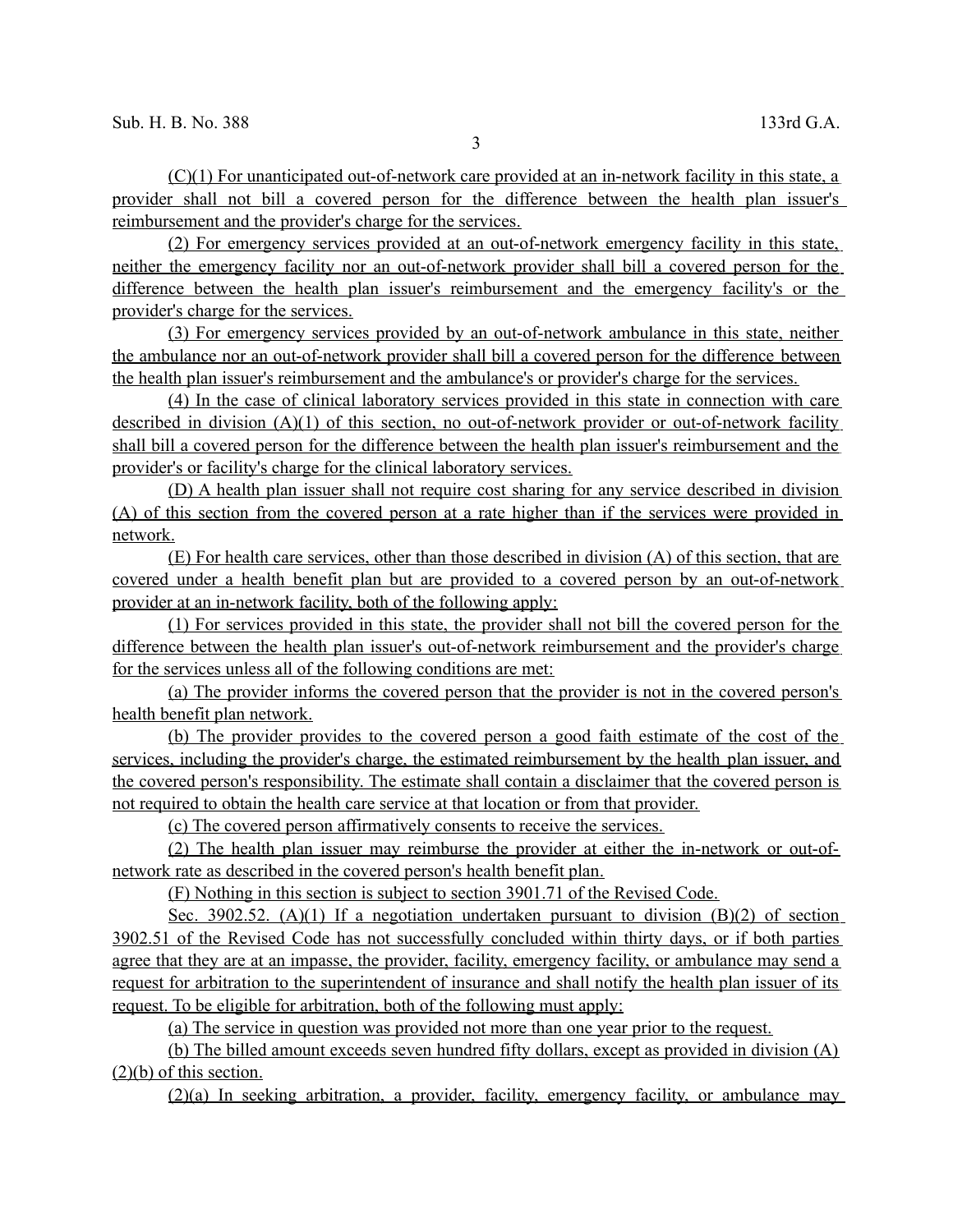bundle up to fifteen claims with respect to the same health benefit plan that involve the same or similar services provided under similar circumstances. Any bundled claims shall be for services using the same coding set and providers of the same license type.

(b) A claim that is bundled with other claims may be seven hundred fifty dollars or less so long as the sum of the bundled claims is greater than seven hundred fifty dollars.

(B) If arbitration is requested under division (A) of this section, each party shall submit its final offer to the arbitrator. The parties also may submit, and the arbitrator may consider, evidence that relates to the factors described in division (C) of this section if the evidence is in a form that can be verified and authenticated.

(C) An arbitrator shall consider all of the following factors in rendering a decision:

(1) The in-network rates that other health benefit plans reimburse, and have reimbursed, that particular provider, facility, emergency facility, or ambulance for the service in question, including the factors that went into those rates such as guaranteed patient volume or availability of providers in the provider's, facility's, emergency facility's, or ambulance's geographic area;

(2) The in-network rates that the health benefit plan reimburses, or has reimbursed, other providers, facilities, emergency facilities, or ambulances for the service in question in that particular geographic area, including the factors that went into those rates such as guaranteed patient volume or availability of providers in that particular geographic area;

(3) If the health plan issuer and the provider, facility, emergency facility, or ambulance have had a contractual relationship in the previous six years, any in-network reimbursement rates previously agreed upon between the issuer and the provider, facility, emergency facility, or ambulance;

(4) The results of, or any documents submitted in the course of, a previous arbitration between the parties conducted under this section that the arbitrator considers relevant in rendering a decision.

(D) After considering the evidence submitted by the parties pursuant to division (B) of this section and the criteria described in division (C) of this section, the arbitrator shall issue a decision that awards the final offer of either party that best reflects a fair reimbursement rate based upon the factors considered under division (C) of this section.

(E) The nonprevailing party shall pay seventy per cent of the arbitrator's fees, and the prevailing party shall pay thirty per cent.

(F) A final arbitration decision shall be binding except as to other remedies available at law.

(G) Documents and other evidence submitted to an arbitrator under this section are confidential, not public records for the purposes of section 149.43 of the Revised Code, and shall not be released except as authorized pursuant to this division. If release of the evidence is required pursuant to a court order, the arbitrator shall release the evidence pursuant to the court order but shall redact from the evidence released information that constitutes intellectual property, trade secrets, or information requiring redaction pursuant to a rule adopted by the superintendent of insurance.

 (H) As used in this section, "provider" includes a practice of providers to the extent permitted by rules adopted by the superintendent of insurance under division (D) of section 3902.54 of the Revised Code including but not limited to rules adopted regarding the maximum number of providers in a practice.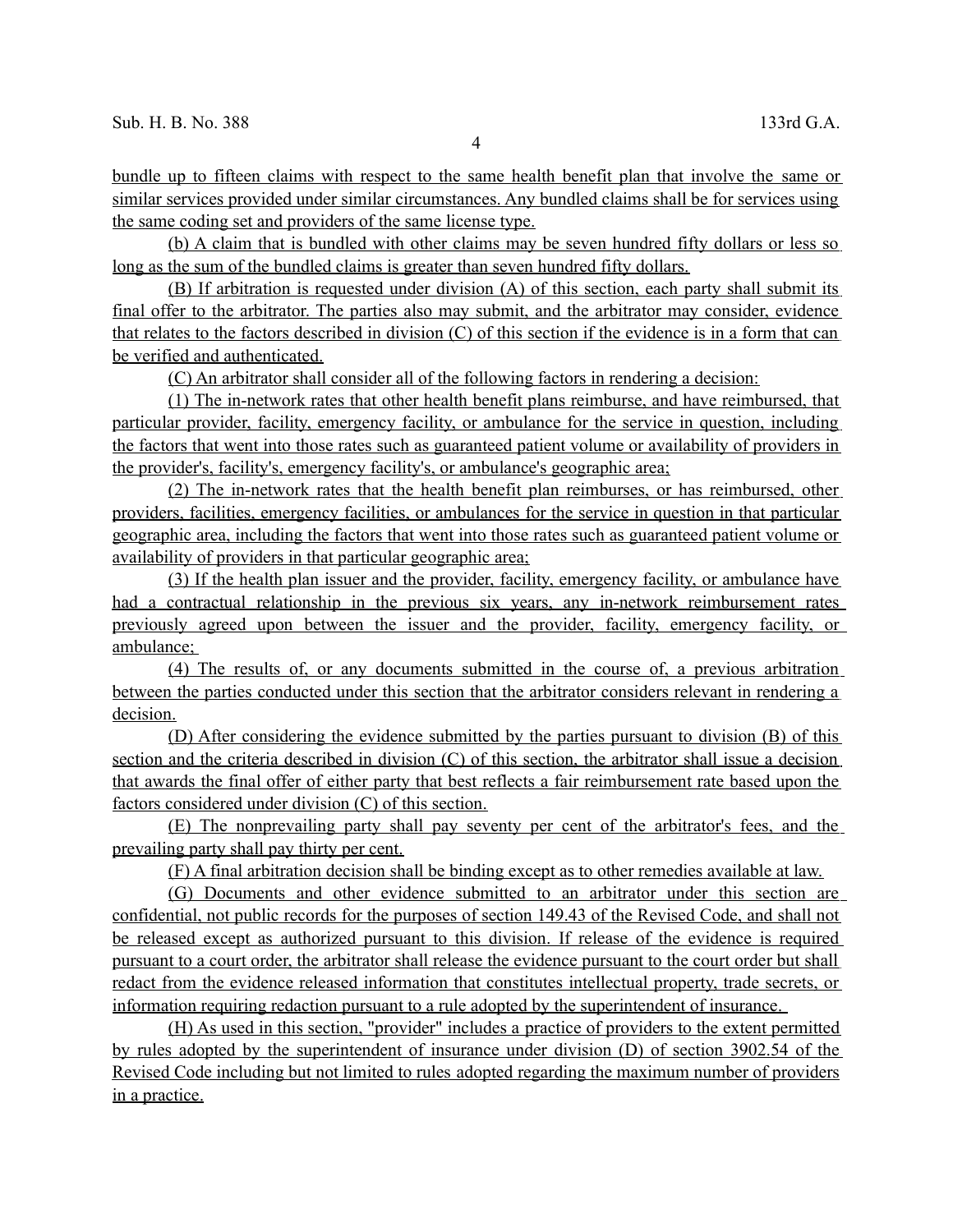Sec. 3902.53. (A)(1) Except as provided in division (A)(2) of this section, sections 3901.38 to 3901.3814 of the Revised Code shall not apply with respect to a claim during a period of negotiation under section 3902.51 of the Revised Code or a period of arbitration under section 3902.52 of the Revised Code. Sections 3901.38 to 3901.3814 of the Revised Code shall apply upon the completion of a successful negotiation or upon the rendering of an arbitration decision.

(2) The superintendent of insurance may adopt rules pursuant to division (D) of section 3902.54 of the Revised Code specifying situations in which sections 3901.38 to 3901.3814 of the Revised Code apply during periods of negotiation under section 3902.51 of the Revised Code.

(B) A pattern of continuous or repeated violations of section 3902.51 or 3902.52 of the Revised Code by a health plan issuer is an unfair and deceptive act or practice in the business of insurance under sections 3901.19 to 3901.26 of the Revised Code.

(C) A provider who violates section 3902.51 or 3902.52 of the Revised Code shall be subject to professional discipline under Title XLVII of the Revised Code as applicable.

Sec. 3902.54. (A)(1) The superintendent of insurance shall contract with a single arbitration entity to perform all arbitrations described in section 3902.52 of the Revised Code. The superintendent shall ensure that the arbitration entity, any arbitrators the arbitration entity designates to conduct an arbitration, and any officer, director, or employee of the arbitration entity do not have any material, professional, familial, or financial connection with any of the following:

(a) The health plan issuer involved in a dispute;

(b) An officer, director, or employee of the health plan issuer;

(c) A provider, facility, emergency facility, ambulance, medical group, or independent practice organization involved with the service in question;

(d) The development or manufacture of any principal drug, device, procedure, or other therapy in dispute;

(e) The covered person who received the service that is the subject of a dispute or the covered person's immediate family.

(2) The superintendent shall require the arbitration entity to do all of the following:

(a) Utilize arbitrators who are knowledgeable and experienced in applicable principles of contract and insurance law;

(b) Ensure that the arbitrators have access to appropriate specialists including certified coding specialists, physicians, nurses, other clinicians, and health insurance experts as necessary to render a determination;

(c) Utilize a secure electronic portal for the submission, processing, and management of arbitration applications;

(d) Perform all arbitrations under section 3902.52 of the Revised Code on a flat fee basis.

(B) In selecting the arbitration entity with which to contract, the superintendent shall at minimum require a prospective arbitration entity to submit to the superintendent a disclosure containing all of the following accompanied by an application fee prescribed by the superintendent:

(1) The name, telephone number, and address of the applicant;

(2) If the applicant has issued any outstanding shares that are listed on a national securities exchange or are regularly quoted in an over-the-counter market by one or more members of a national or affiliated securities association, the name of each person holding more than five per cent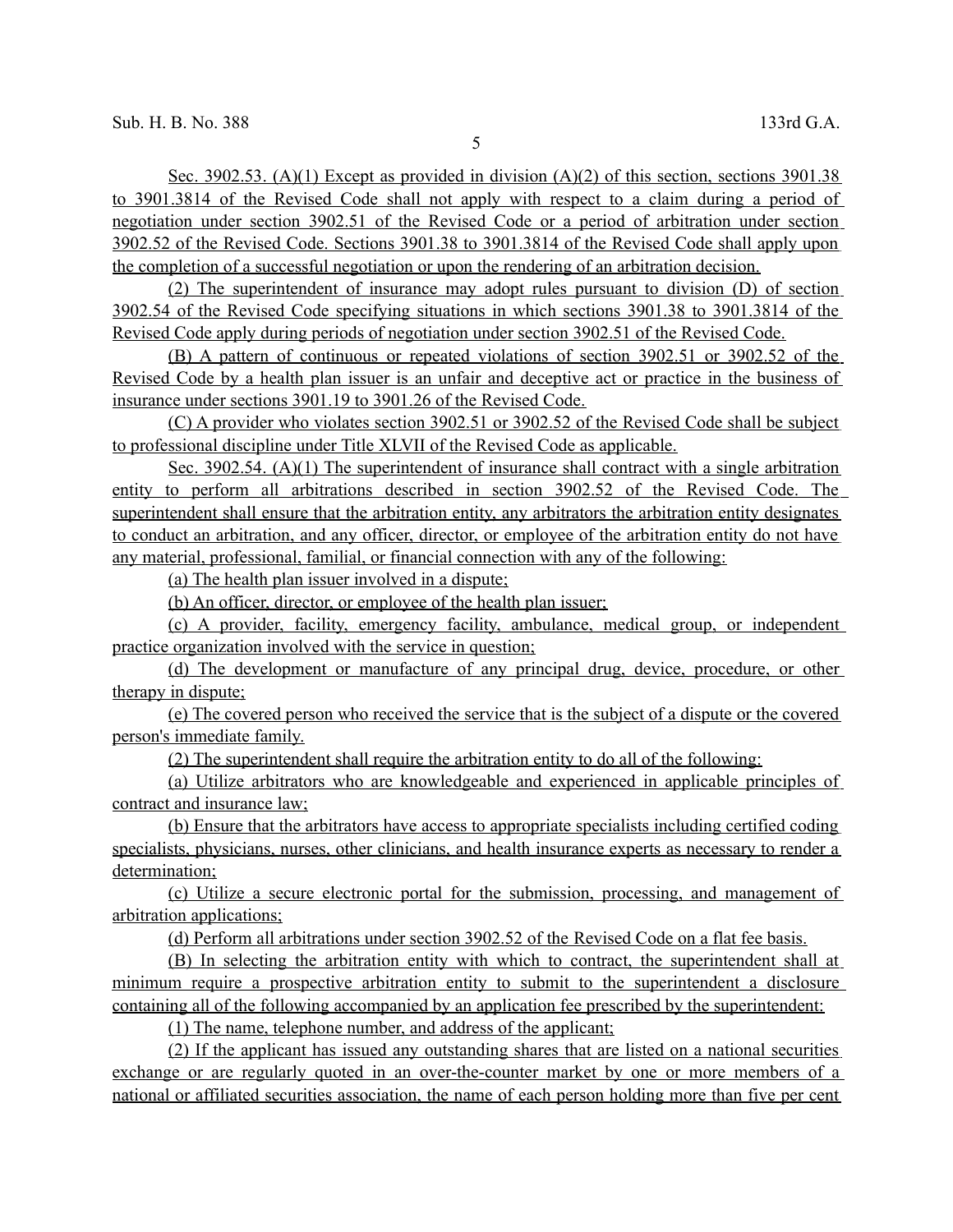6

stock or call or put options in the applicant;

(3) The name of each person holding bonds or notes issued by the applicant totaling over one hundred thousand dollars;

(4) The name of each entity the applicant controls and the nature and extent of such control, including the nature of the controlled entity's business;

(5) The name of each entity in which the applicant has more than five per cent ownership interest, including the nature of the entity's business;

(6) The name, contact information, and work history of each director, officer, and executive and any current or previous relationship each of those persons has or had with a health plan issuer, provider, facility, emergency facility, medical group, or independent practice organization;

(7) The percentage of revenue the arbitration entity receives from its arbitration services;

(8) A description of the applicant's arbitration process, including information about how the applicant will meet the superintendent's standards and how the applicant will avoid conflicts of interest;

(9) The fee the applicant would charge for an arbitration.

(C)(1) The superintendent shall require the contracted arbitration entity to submit to the superintendent on an annual basis the disclosure described in division (B) of this section.

(2) The superintendent shall require the contracted arbitration entity to submit to the superintendent on an annual basis, and the superintendent shall issue, a report containing all of the following:

(a) The number of arbitrations conducted under section 3902.52 of the Revised Code;

(b) The provider type, whether individual, practice, facility, emergency facility, or ambulance, that engaged in the arbitrations;

(c) The specialty of the provider engaging in the arbitrations;

(d) The out-of-network situation;

(e) The percentage of times the arbitrator decides in favor of the health plan issuer versus the provider, facility, emergency facility, or ambulance.

(D) The superintendent of insurance shall adopt rules pursuant to Chapter 119. of the Revised Code as necessary to implement sections 3902.50 to 3902.54 of the Revised Code.

Rules adopted by the superintendent may relate to the definitions of "provider," "facility," "emergency facility," and "ambulance." The requirements of section 121.95 of the Revised Code do not apply to rules adopted in accordance with this division.

SECTION 2. The requirements of sections 3902.50 to 3902.53 of the Revised Code, as enacted in this act, apply beginning nine months following the effective date of this section. In particular, the requirements apply to all health benefit plans regardless of a particular plan's date of origination, issuance, delivery, renewal, or modification.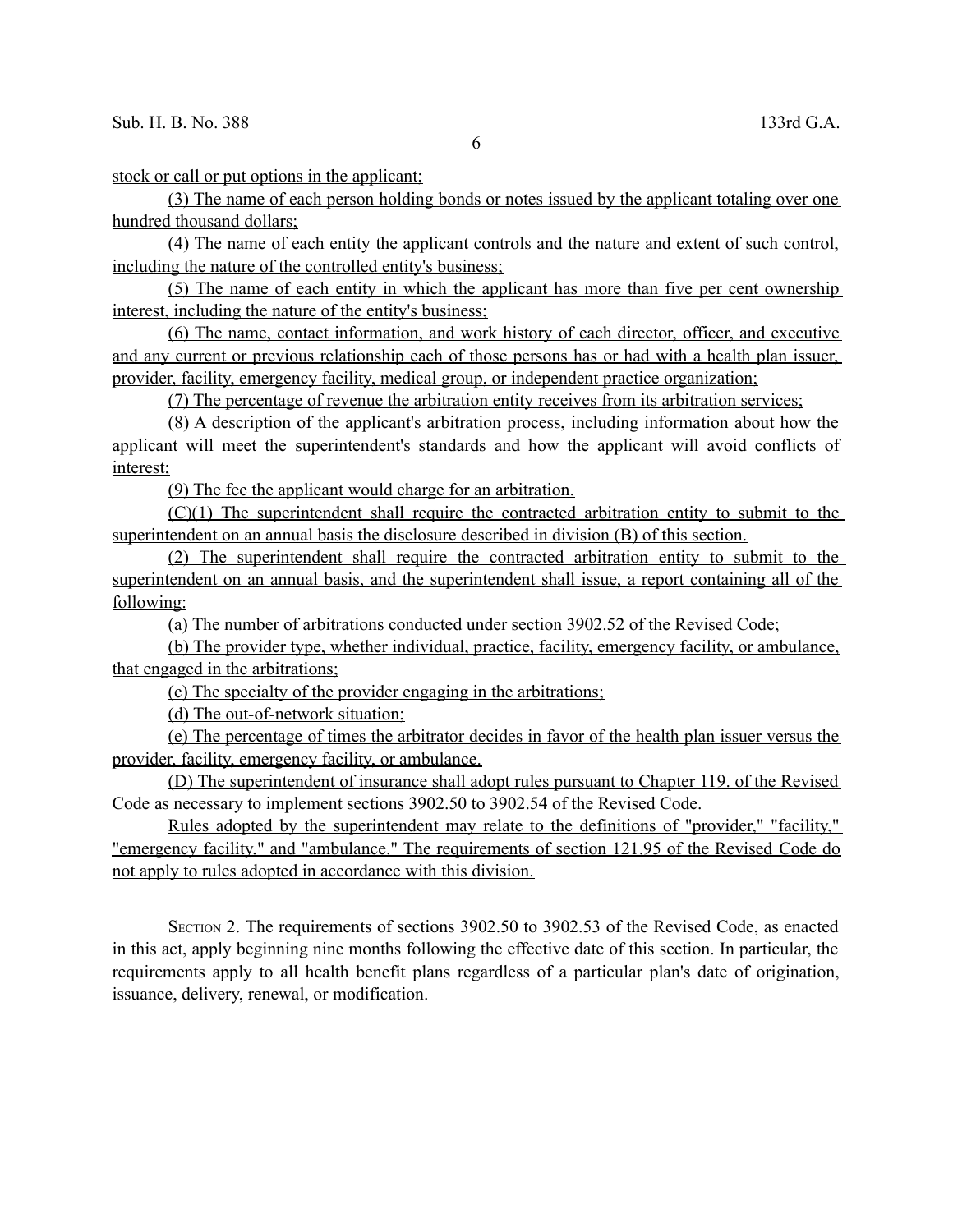*Speaker \_\_\_\_\_\_\_\_\_\_\_\_\_\_\_\_\_\_\_ of the House of Representatives.*

7

*President \_\_\_\_\_\_\_\_\_\_\_\_\_\_\_\_\_\_\_ of the Senate.*

Passed \_\_\_\_\_\_\_\_\_\_\_\_\_\_\_\_\_\_\_\_\_\_\_\_, 20\_\_\_\_

Approved \_\_\_\_\_\_\_\_\_\_\_\_\_\_\_\_\_\_\_\_\_\_\_\_, 20\_\_\_\_

*Governor.*